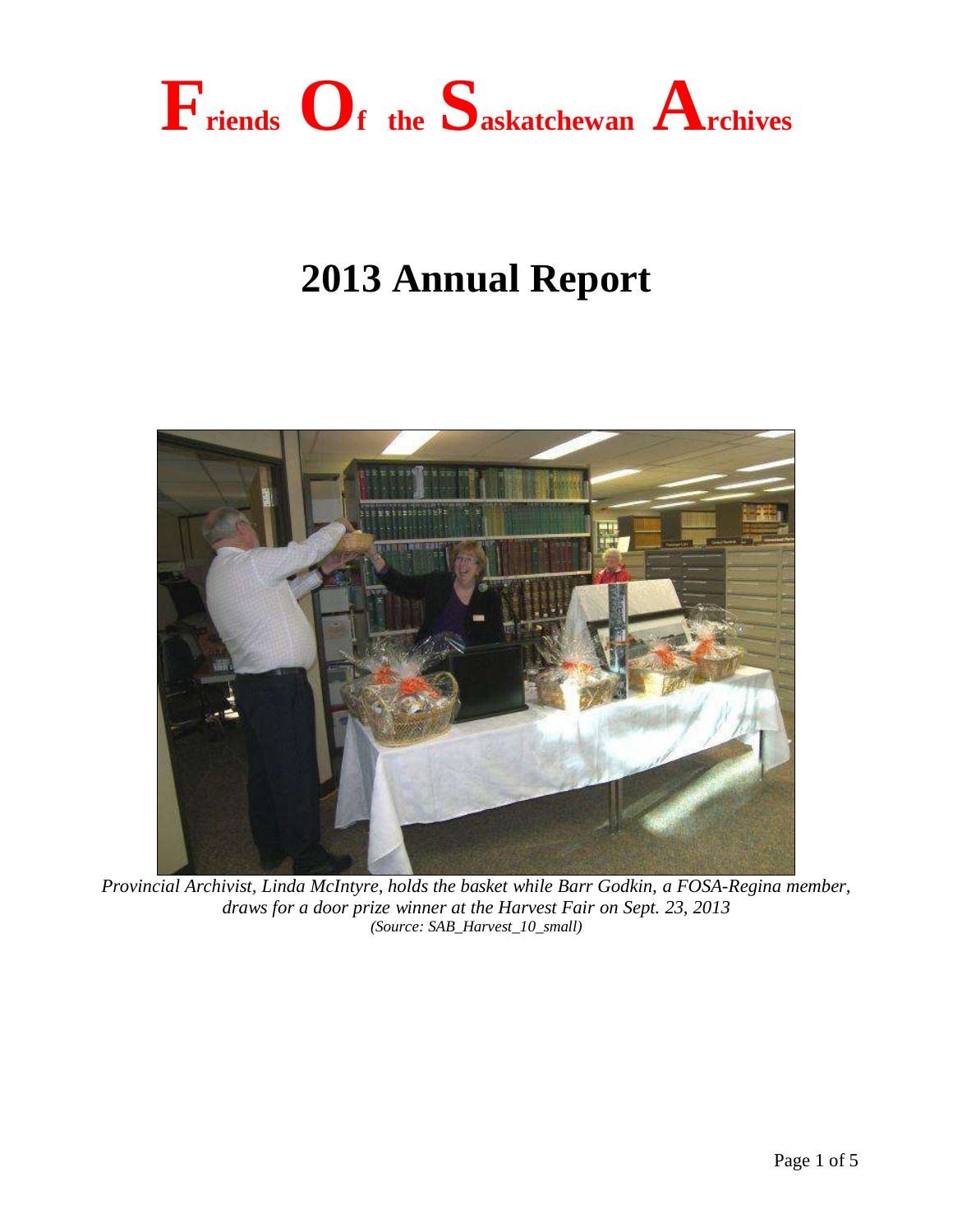# **SUMMARY**

During 2013, Friends in the Saskatoon region began to meet on a regular basis and created an informal structure for their operation. Margaret Hendry was selected to serve as the FOSA-Saskatoon Liaison person; while Frank Korvemaker took over a similar role for the FOSA- Regina group.

Overall membership was reduced from 61 to 40, with 23 active and 17 associate members, as the criteria for membership was redefined and some previous members chose not to renew their membership.

As both the Regina and Saskatoon groups are still in the formative stages, activities during 2013 were limited to working on a few small projects, participating in the Harvest Fair event, and dealing with several potential donors.

## **ADMINISTRATION**

The informal organizational structure continued throughout the year, and was also a matter of some concern. "Friends of the Archives" groups elsewhere in Canada were all formally organized as nonprofit societies, with an executive and Board of Directors.

It was agreed that each Liaison person would print copies of the agenda, minutes and e-mails received during their term for incorporation into FOSA's permanent archival record.

During 2013, meeting facilities were again provided at both the Saskatoon and Regina offices of the Saskatchewan Archives Board, as was limited administrative support.

#### **ACHIEVEMENTS**

The following activities were undertaken:

#### **Volunteer Work:**

• Regina Photo Project – This project helps the SAB to upgrade the textual information documented in the photographic collection. FOSA members systematically review the photos to identify discrepancies in the data entered into the SAB's database, and subsequently made available on the Archives' website. During the year the contents of an additional 2,149 photo envelopes were reviewed by the Friends, bringing the total now reviewed from 3,600 to 5,749.



*Outdoor Curling at Prince Albert, ca. 1900-1905 (Source: SAB: GM\_R-A4531)*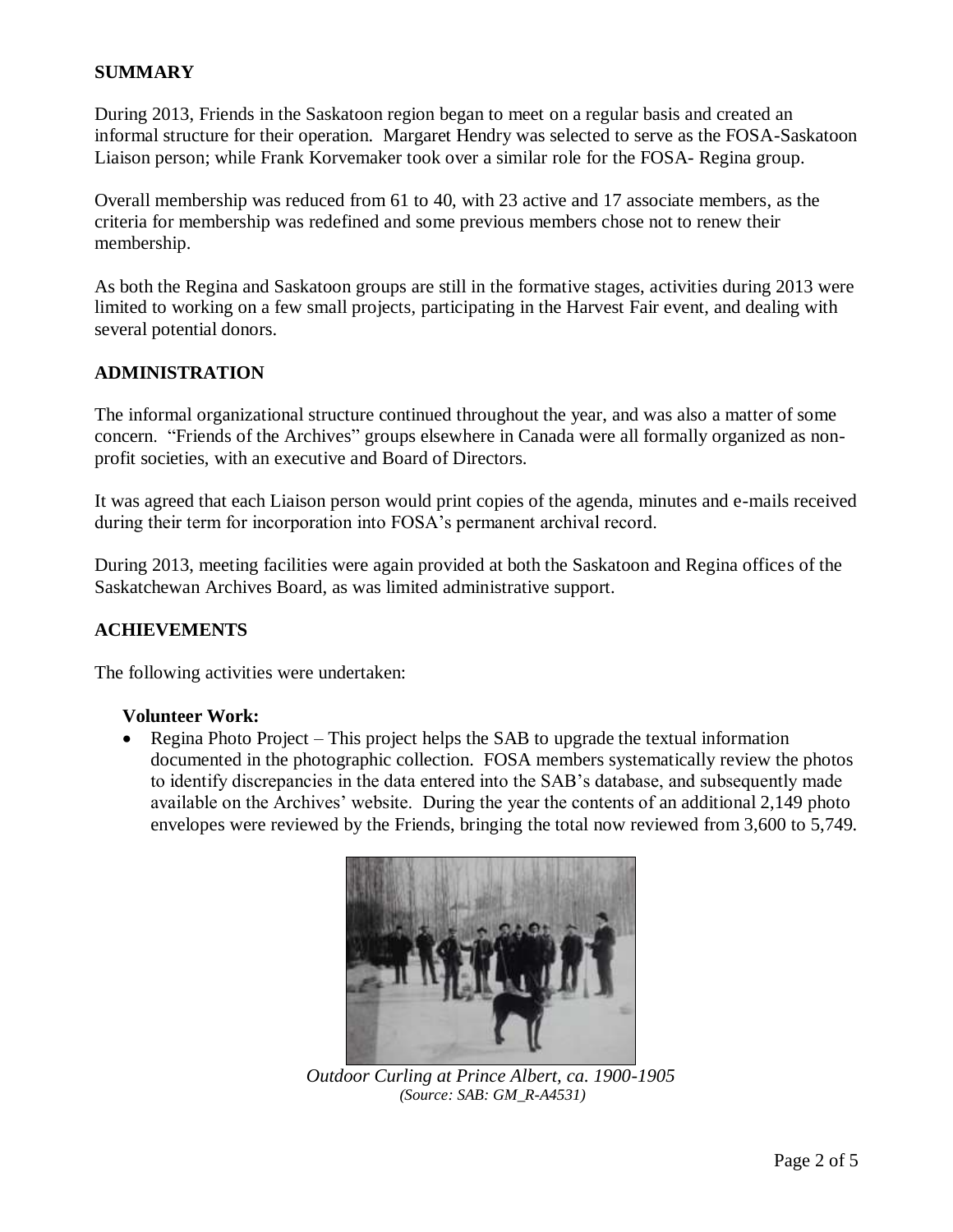- Cummins Map Indexing Project This project will focus on making the names on the Cummins Maps readily searchable. Due to technical difficulties it was indefinitely tabled.
- School Registers Inventory Project This project focuses on identifying the location of all school registers within the SAB collection, as well as listing the teachers who maintained the registers. A test run for the project was initiated, and 65 registers were reviewed.

# **Advocacy:**

• Saskatoon SAB Office Review – a position statement was drafted by FOSA-Saskatoon and presented to the consultant hired by the Sask. Archives Board to review the status of the SAB's operations in Saskatoon. FOSA-Saskatoon has requested a copy of the consultant's report as interested stakeholders. Since the Sask. Archives Board is still considering the report no decision on this request has been made.

#### **Donations:**

FOSA members were involved with various archival records during the year, some of which were donated to the SAB; others to more appropriate archival institutions inside and outside Saskatchewan:

- Melville Town Hall Time Capsule the contents of the 1913 Time Capsule, which included previously unavailable copies of the *Western Sun* and the *Melville Canadian*, were donated to the SAB
- Arlington Beach Church Records the existence of some apparently abandoned Church records was brought to the attention of the United Church Archives in Saskatchewan.
- Clay / Shumiatcher Records and Artifacts these items were referred to the Canadian War Museum in Ottawa as they related primarily to Canadian military operations in Europe during World War II.
- Heritage Saskatchewan records assistance was given to Heritage Saskatchewan in identifying historic photographs given to that organization. As the photos ultimately related to Chester, Montana, the records were referred to the local museum in that community.

#### **Promotional Activities:**

- Brochure development Regina-based members prepared a brochure for general distribution by mail and at various SAB and FOSA events. It has also been posted on the website, and distributed to the Watrous-Manitou Beach Heritage Centre, as well as at Archives Week in Regina and at the Saskatchewan Seniors Mechanism Volunteer Workshop.
- Website enhancement FOSA maintains a page on the SAB's website. The content includes copies of our annual report, and times for upcoming meetings.
- Communications Strategy A lack of response from a survey to members resulted in termination of this activity.
- Regina Downtown Archival Display Proposal a proposal to create a downtown display in the vacant Travellers Building, a heritage building on the 2000 block of Broad Street, has been initiated. The project would include co-operation among various Regina-based archival institutions and organizations, including the SAB, City of Regina Archives, University of Regina Archives, FOSA and potentially several others. Such a display could help generate new interest in the building, which was at one time slated for rehabilitation.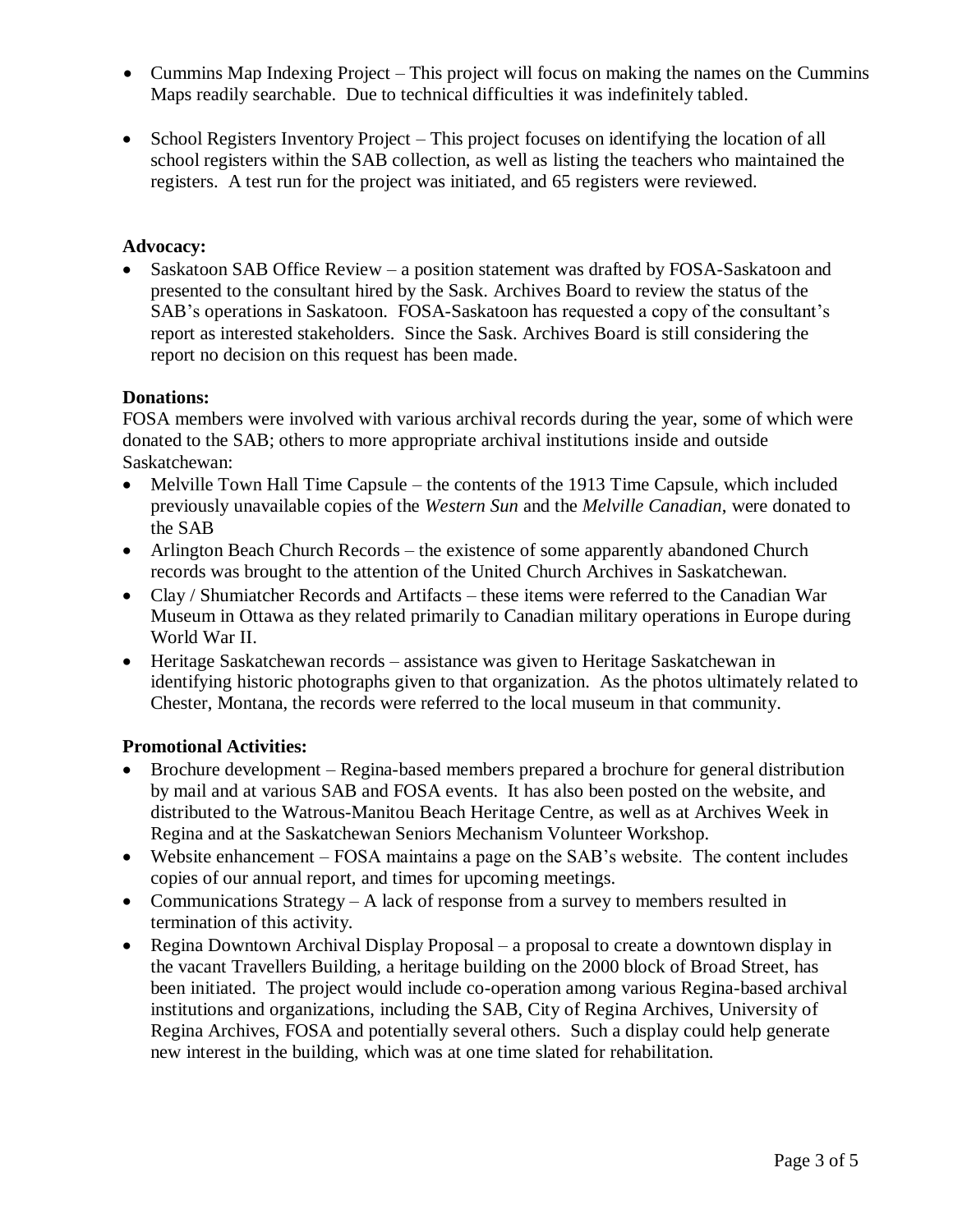

*Travellers Building, Regina in 2013 (Source: Frank Korvemaker)*



*Proposed building renovations, 2010 (Source: Laura Pfeifer)*

# **Social Events:**

• SAB Harvest Fair – Various FOSA members participated in the September  $23<sup>rd</sup>$  Harvest Fair held at the Regina Hillsdale Office. The event included displays of various historical records relating to the theme of past Saskatchewan harvests. Members welcomed guests, offered refreshments, solicited new memberships, and explained some of the projects with which FOSA is current engaged.



*Barr Godkin (left), FOSA-Regina member, and Stephen Roth, archivist with the Records Processing Unit of the SAB, welcome guests at the entrance display for the Harvest Fair. (Source: SAB\_Harvest13 \_ Entrance)*